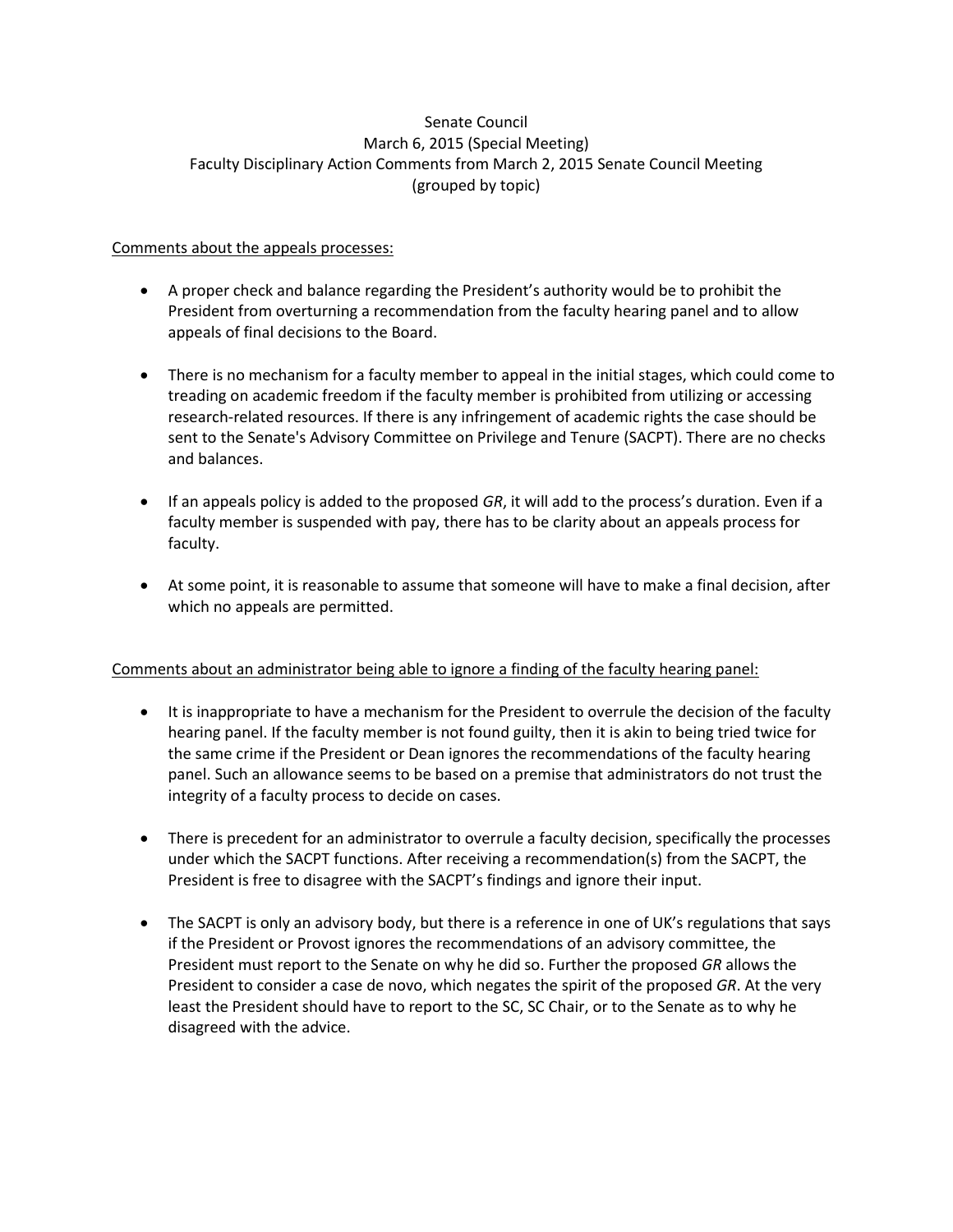- Because there are policies that state faculty and staff may appeal to the Board any decisions regarding conditions of employment, the proposed *GR* must also include that language so that if the President disagrees with the faculty hearing panel, the accused may appeal to the Board.
- The proposed *GR* gives the administration many options, but does not offer the same to faculty. It is very troubling that the proposed *GR* allows a unanimous decision by the faculty hearing panel to be overruled by an administrator, but without any options for the faculty member.

### Comments about other parts of the proposed *GR*:

- Will the proposed *GR* take away discretion from a department chair to report or not report an issue? Response from Watt: At the very least an issue would need to go to the dean of a college who will make a decision on whether or not the department chair can work on the matter alone, or if Legal Counsel (or another entity) should be involved. Watt went on to say that when he served as an administrator, he thought it unfortunate when an issue fermented for months at the departmental level, but then exploded in another direction at some point due to not being taken care of. He said he regretted that the department chair had not talked to anyone higher up on the reporting chain so as to address the problem sooner rather than later. While the department chair has a role to play in the proposed *GR*, it will be up to the dean as to whether the issue will be handled solely internally or if other entities (such as the Provost or Legal Counsel) will need to be involved.
- The proposed *GR* is not consistent regarding the role of the department chair; sometimes the chair is notified and sometimes not. In the latter parts of the process the Chair is largely written out. Clarifying the role of the chair throughout would be helpful, although it could be an editorial change made after the philosophical issue of chair input is determined.
- There are a number of time frames mentioned in the proposed *GR*. If one thinks about it backwards from the end to the beginning, a faculty member could theoretically be in limbo for many days or months, even if the allegation turns out to be false. It could be damaging to a researcher to lose access to a research lab or paperwork while the disciplinary process unfolds.
- The issue of indefinite suspension without pay is troubling because it really amounts to termination of employment.

# Comments reflecting a philosophical concern:

- If the offending faculty member is a chair or dean, it is highly unlikely that the inquiry panel will recommend further action because the HR representative and Provost's office representative are beholden to the University. There should be a different process for faculty who serve in administrative positions because they will be protected by their faculty administrator colleagues from any sanctions or findings of guilt.
- A lot of the legalese in the proposed *GR* could be removed if a simpler practice were followed. If a faculty member's behavior is out of line, the way the case could be heard could still involve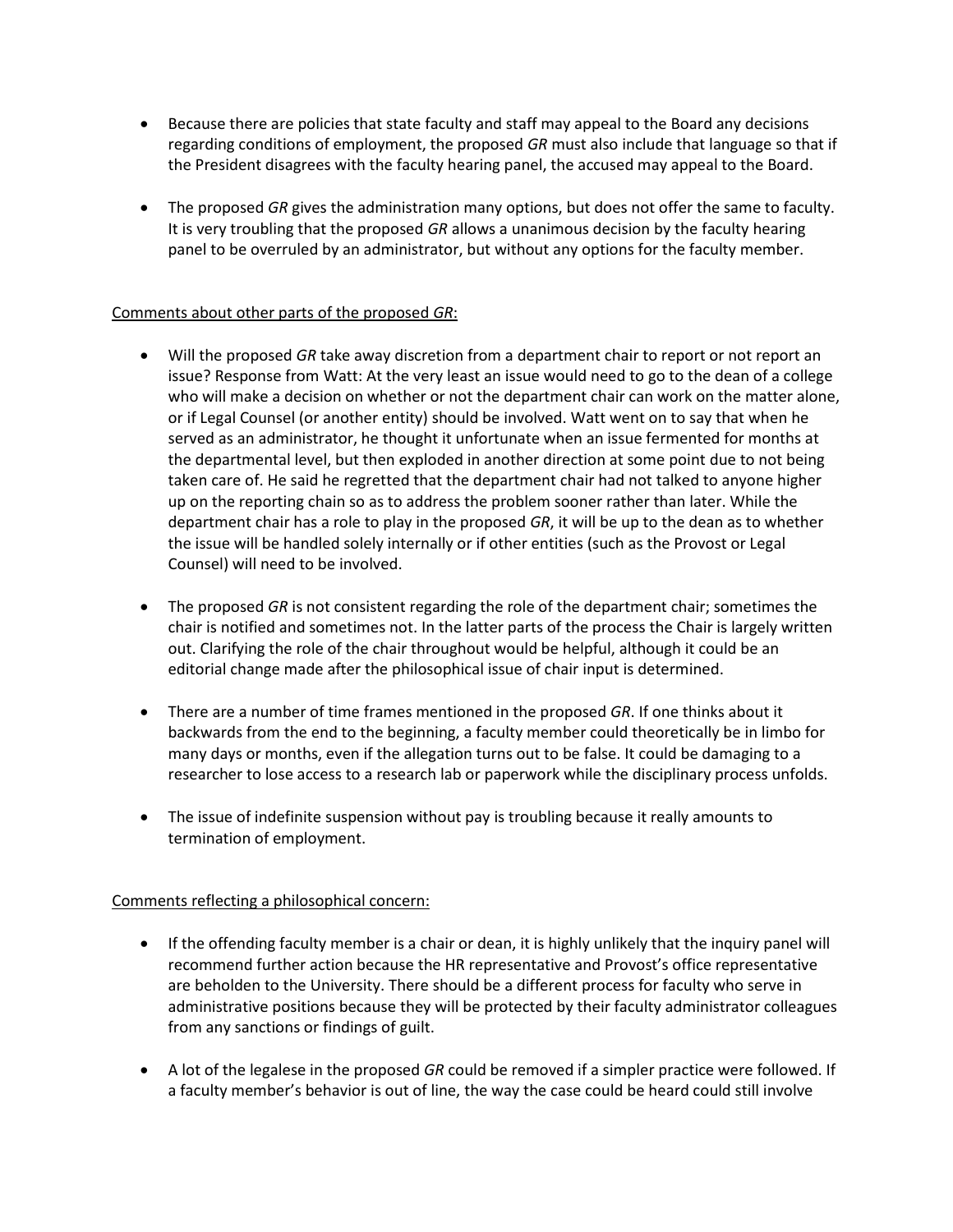just three individuals. The two disputing parties would each identify an advocate for their position, and then the two advocates would agree on a third person to hear the situation.

- If there is a faculty member accused of something that is relatively minor, but who is also an unpopular faculty member, the process outlined in the proposed *GR* could allow that person to be terminated for the minor infraction.
- An employee ombudsperson would be helpful to have at UK.
- A faculty member from the College of Law who is knowledgeable about dispute resolution practices should be consulted on the proposed *GR*.
- The proposed *GR* does not address confidentiality for the accused if information about an allegation is made public, it will be hard for the faculty member to receive an impartial hearing.
- The issue of greatly weakened trust came from the President's insistence that an administrator have the right to overturn a (perhaps) unanimous decision of the faculty hearing panel.

#### Comments on next steps:

#### *Comments about moving forward immediately:*

- The SC should not trust the administration to do the right thing. The proposed *GR* should be edited according to what best protects faculty; SC and Senate can deal with the consequences later.
- The SC should edit the proposed *GR* as it sees fit and send it to the Senate for review. It is not necessary for the President or Legal Counsel to review that version prior to Senate review.
- It would be inappropriate to take to the Senate a version of the proposed *GR* that has not been reviewed by the President and Legal Counsel.
- The SC should send the report as-is to the Senate for the March meeting for comment, and reserve first and second readings for April and May, respectively.
- It would be a mistake to try to edit the proposed *GR* on the Senate floor.

#### *Comments about slowing down the process:*

- Being on a timeline should not preclude SC's ability to be exceptionally thoughtful.
- Taking a revision to the Senate without first vetting with the President and Legal Counsel would not be the best course of action. The SC and Senate should make a good-faith effort to compromise on the issues it feels comfortable compromising on, but not compromise on aspects that are of critical importance to the faculty.